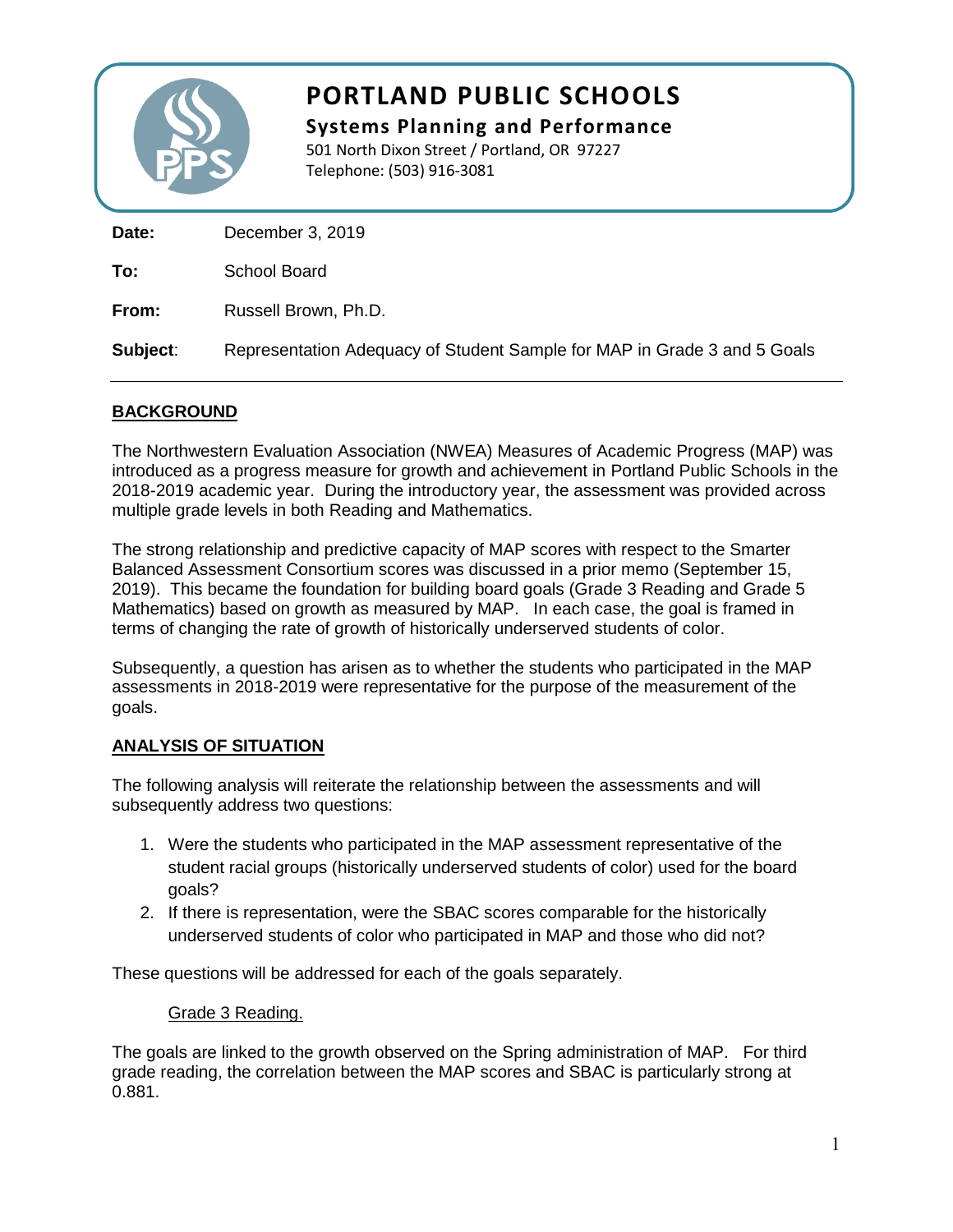1. Were the students who participated in the MAP assessment representative of the student racial groups (historically underserved students of color) used for the board goals?

|                                       | <b>MAP Participant</b> |         |       |         |
|---------------------------------------|------------------------|---------|-------|---------|
|                                       | <b>No</b>              |         | Yes   |         |
|                                       |                        | Column  |       | Column  |
| <b>Student Racial Group</b>           | Count                  | $\%$    | Count | ℅       |
| American Indian/Alaskan Native, Not   | 10                     | $< 1\%$ | 11    | $< 1\%$ |
| Hispanic                              |                        |         |       |         |
| Black/African American, Not Hispanic  | 132                    | 7.3%    | 177   | 9.5%    |
| Hispanic/Latino                       | 240                    | 13.2%   | 336   | 18.0%   |
| Multi-Racial, Not Hispanic            | 198                    | 10.9%   | 207   | 11.1%   |
| Native Hawaiian/Pacific Islander, Not | 10                     | $< 1\%$ | 18    | 1.0%    |
| Hispanic                              |                        |         |       |         |
| Total*                                | 1818                   | 100.0%  | 1867  | 100.0%  |

`White, Not Hispanic and Asian, Not Hispanic are included in the totals.

As one can see in the above table, each of the student groups representative of our historically underserved students of color had equal or greater representation in the pool of students who participated in the MAP assessment.

The sample, is therefore, representative of the racial groups that the board goal is based upon.

2. If there is representation, were the SBAC scores comparable for the historically underserved students of color who participated in MAP and those who did not?

|                                       | <b>MAP Participant</b> |             |  |
|---------------------------------------|------------------------|-------------|--|
|                                       | <b>No</b>              | Yes         |  |
|                                       | <b>SBAC</b>            | <b>SBAC</b> |  |
| <b>Student Racial Group</b>           | Mean                   | Mean        |  |
| American Indian/Alaskan Native, Not   | 2392                   | 2414        |  |
| Hispanic                              |                        |             |  |
| Black/African American, Not Hispanic  | 2358                   | 2350        |  |
| Hispanic/Latino                       | 2401                   | 2374        |  |
| Multi-Racial, Not Hispanic            | 2439                   | 2444        |  |
| Native Hawaiian/Pacific Islander, Not | 2379                   | 2382        |  |
| Hispanic                              |                        |             |  |
| Total                                 | 2404                   | 2388        |  |

One might be concerned if there were substantial differences in SBAC performance between those students who participated in MAP and those who had not. It would be highly unusual for no differences to exist in a non-random sampling process. So, it doesn't come as a surprise that some differences exist between those who participated in MAP and those who did not.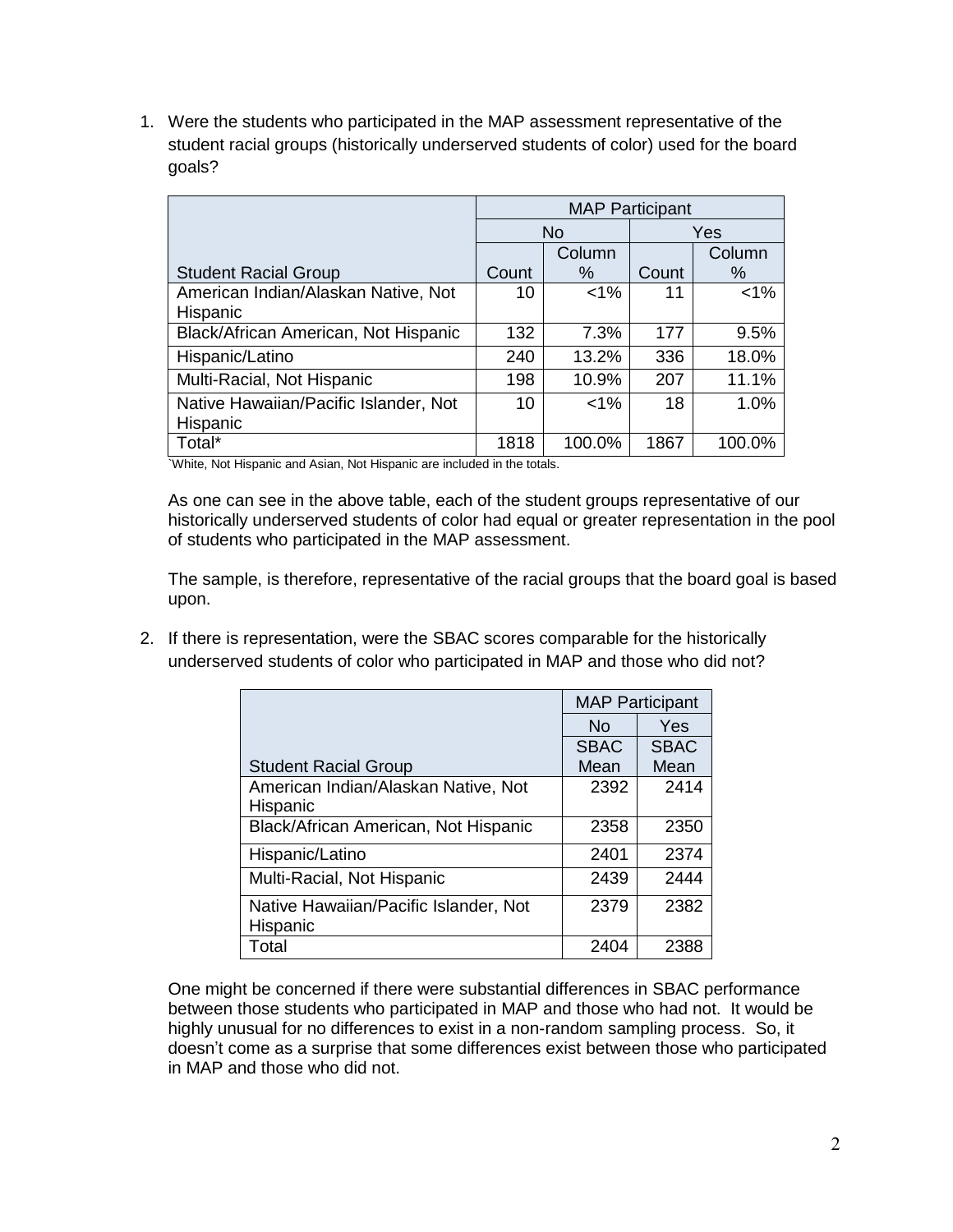The average performance between non-participants and participants differed by 16 points, and the mean scores for each group fell within level two performance on SBAC. Therefore, the differences in the mean performance did not cross the threshold of proficiency. This was also true for each of the racial group disaggregates.

Given the similarity of the score and performance levels, one can conclude that there is not a substantive difference in the scores and that the MAP performance is representative of the underserved students of color for whom the goal was written.

#### Grade 5 Mathematics.

For fifth grade mathematics, the correlation between the MAP scores and SBAC is particularly strong at 0.913. As a reminder, a perfect positive correlation is 1.

In addition, over 88% of fifth grade students who participated in SBAC also participated in MAP assessments.

1. Were the students who participated in the MAP assessment representative of the student racial groups (historically underserved students of color) used for the board goals?

|                                       | <b>MAP Participant</b> |         |       |         |
|---------------------------------------|------------------------|---------|-------|---------|
|                                       | <b>No</b>              |         | Yes   |         |
|                                       |                        | Column  |       | Column  |
| <b>Student Racial Group</b>           | Count                  | %       | Count | ℅       |
| American Indian/Alaskan Native, Not   | $<$ 10                 | $1\%$   | 14    | $< 1\%$ |
| Hispanic                              |                        |         |       |         |
| Black/African American, Not Hispanic  | 38                     | 9.1%    | 291   | 8.9%    |
| Hispanic/Latino                       | 56                     | 13.5%   | 539   | 16.5%   |
| Multi-Racial, Not Hispanic            | 44                     | 10.6%   | 368   | 11.3%   |
| Native Hawaiian/Pacific Islander, Not | $<$ 10                 | $< 1\%$ | 24    | $< 1\%$ |
| Hispanic                              |                        |         |       |         |
| Total*                                | 416                    | 100.0%  | 3269  | 100.0%  |

`White, Not Hispanic and Asian, Not Hispanic are included in the totals.

As one can see in the above table, with a much larger participation rate, the historically underserved students of color remain comparably represented in the MAP participation. One would expect that this would remain the same as the participation rate increases.

The sample, is therefore, representative of the racial groups that the board goal is based upon.